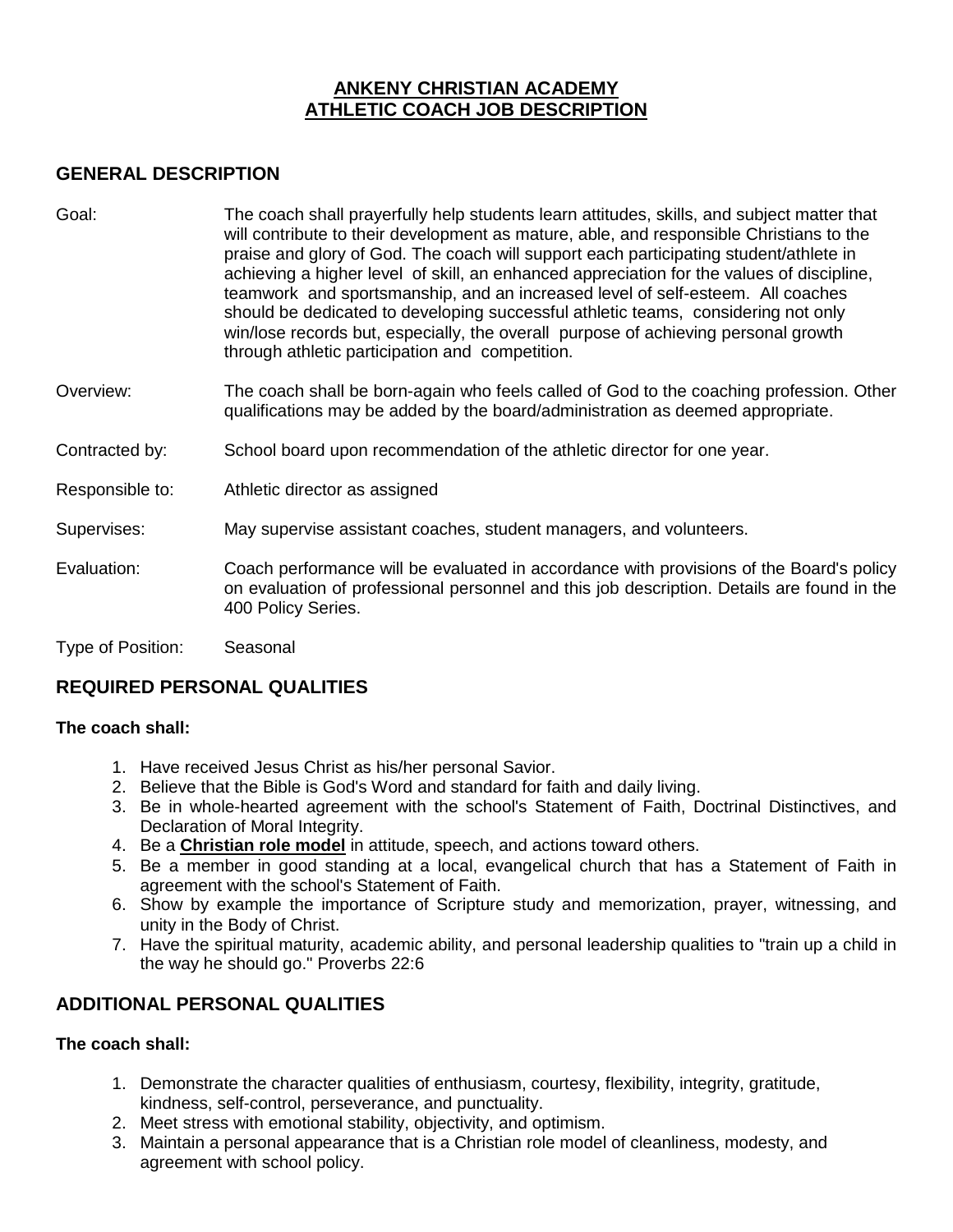- 4. Use acceptable English in written and oral communication. Speak with clear articulation.
- 5. Respectfully submit and be loyal to constituted authority.
- 6. Shall notify the athletic director of any policy he/she is unable to support.
- 7. Refuse to use or circulate confidential information inappropriately.
- 8. Make an effort to appreciate and understand the uniqueness of the school's culture/climate.
- 9. Perform other duties as requested by supervisor or as assigned.

## **JOB DESCRIPTION - Essential Functions**

#### **Duties and Responsibilities (All coaches):**

- 1. Coach individual participants, small groups and the team, as appropriate, in the skills necessary for achievement in the sport.
- 2. Know and implement established rules and policies including:
	- **Specific rules governing the sport involved;**
	- General rules/policies of Blue Grass Conference;
	- **Guidelines contained in the athletic handbook:**
	- **General policy & procedures of ACA**
- 3. Provide input to the athletic director concerning the safety conditions of the facility or area in which the assigned sport is conducted.
- 4. Provide supervision of all students/athletes involved in the coach's particular activity at all times of involvement.
- 5. Cooperate and share professionally with other members of the staff including, but not limited to other coaches.
- 6. Strive to establish cooperative relations and makes a reasonable effort to communicate with parents/guardians as appropriate.
- 7. Attend all required meetings and submit all required paperwork in a timely manner
- 8. Maintain discipline and work to increase morale and cooperation within the school athletic program and school community
- 9. Maintain good public relations with media, association, volunteers
- 10. Work with athletic director, parents and players to address issues or concerns
- 11. Update the athletic director frequently during season about any issues, concerns, or highlights

### **Duties and Responsibilities (Head Coaches):**

- 12. Work with the athletic director for scheduling games and practices
- 13. Submit budget needs (i.e., uniforms, equipment) annually to the athletic director in accordance with established timelines and guidelines.
- 14. Provide to the Athletic Director an accounting of spending including, but not limited to, the income and outgo of monies from any fund raising efforts.
- 15. Oversee penalties for violation of such standards as stipulated by district rules, board policy, school procedures and the athletic handbook.
- 16. Maintain necessary attendance forms, eligibility records, team roster and similar pap
- 17. Provide direction and support to assistant coaches, as appropriate, in developing their coaching skills and activities.
- 18. Maintain inventory of uniform/equipment issue
- 19. Organize parents, coaches, and players for pre‐season meetings
- 20. Develop procedures for keeping parents and athletes informed
- 21. Prepare and lead in spiritual mentorship including team devotions, prayer, and an atmosphere conducive to spiritual growth
- 22.Schedule and plan a post‐season awards night for specific sport